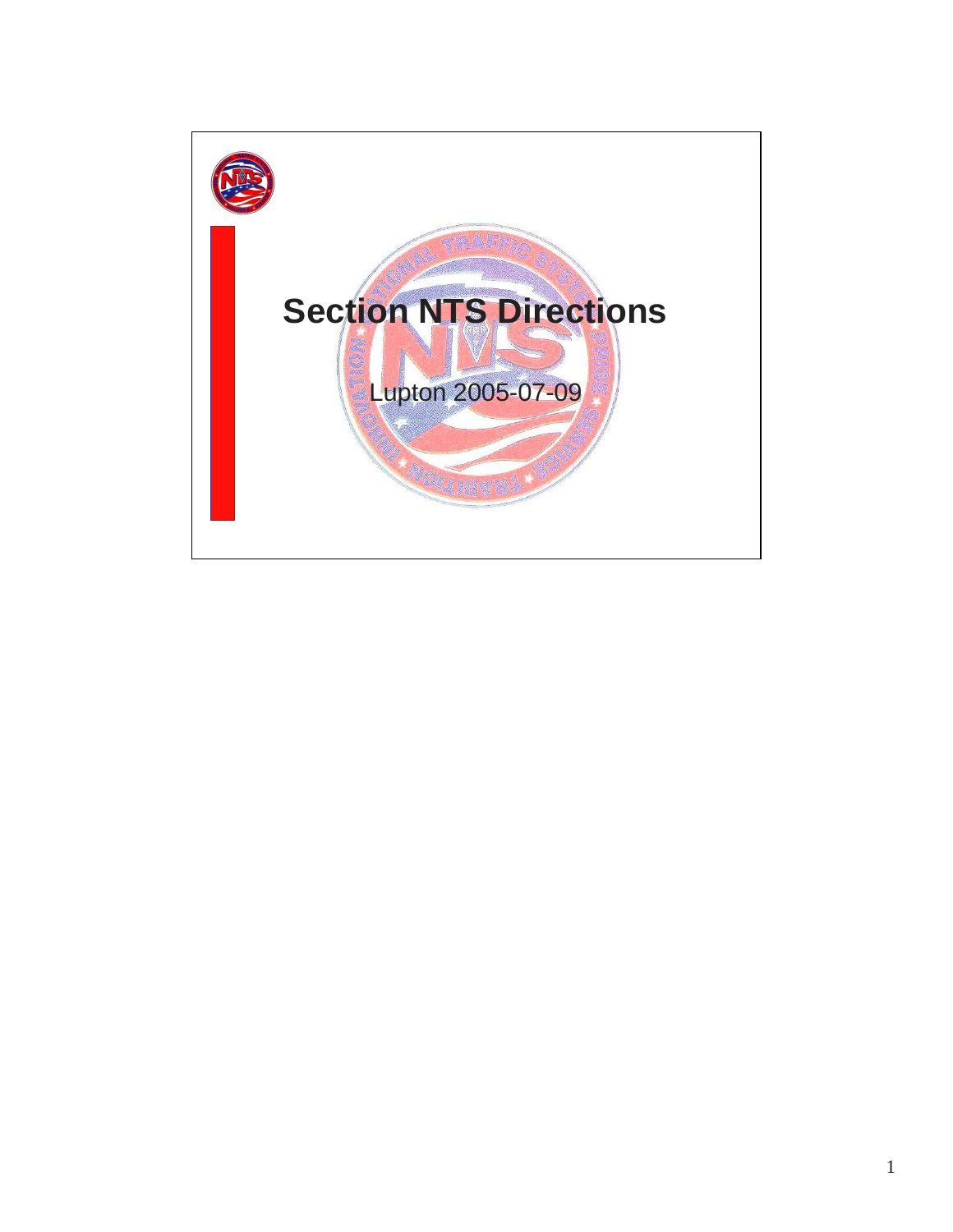

Your new section manager would like to see a focus on a small number of initiatives that are meaningful. To that end, he intends to gather information from the assistant STMs and net managers to identify one or two initiatives to undertake next year.

A net managers email reflector has been started to allow conversations among net managers. This will also be the primary forum for conversations among the STM and the assistant STMs to allow more transparency in what the issues are affecting the NTS.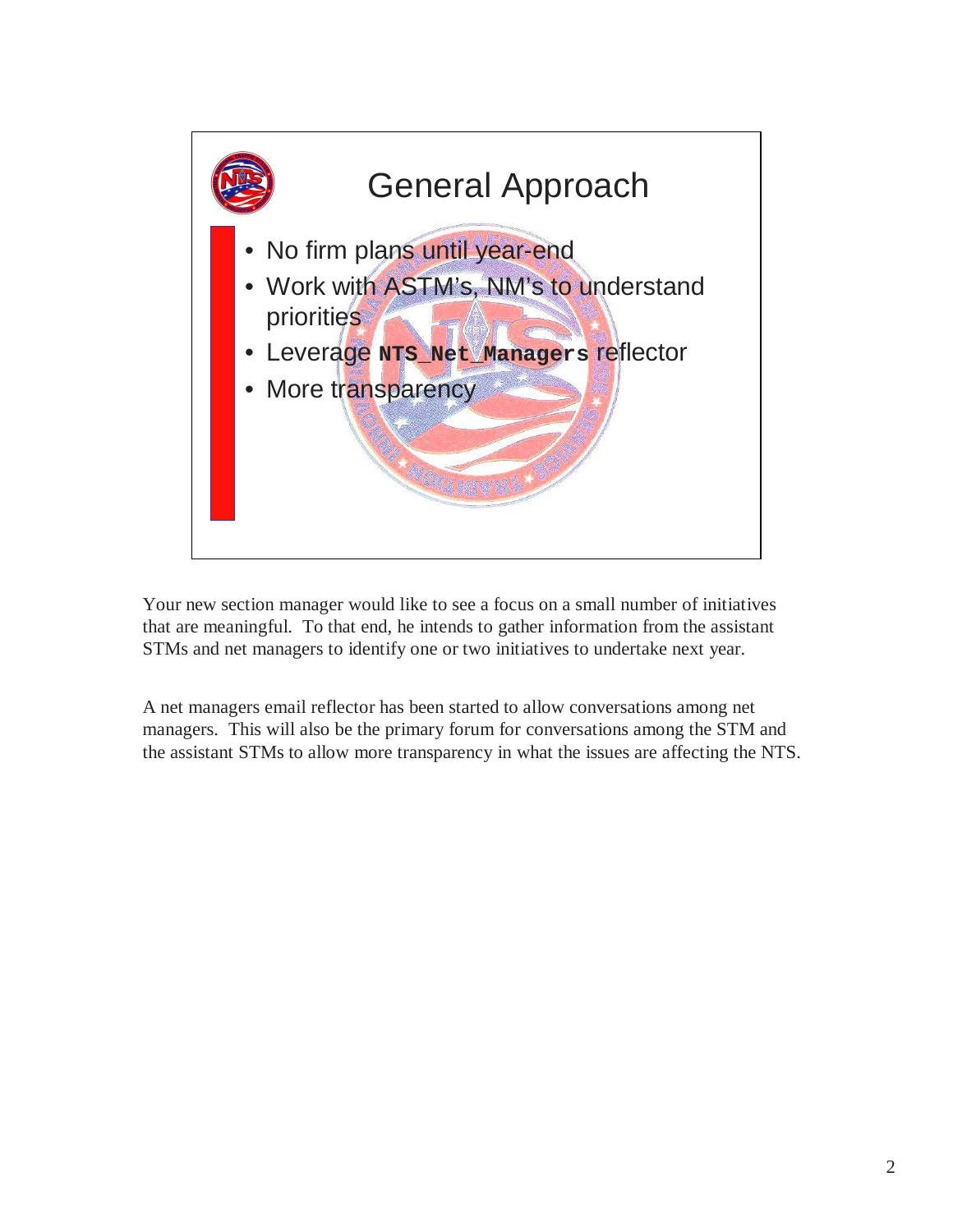

Some possible emphasis areas include better relationships with ARES, more liaisons and net managers, and developing more consistent procedures across the nets.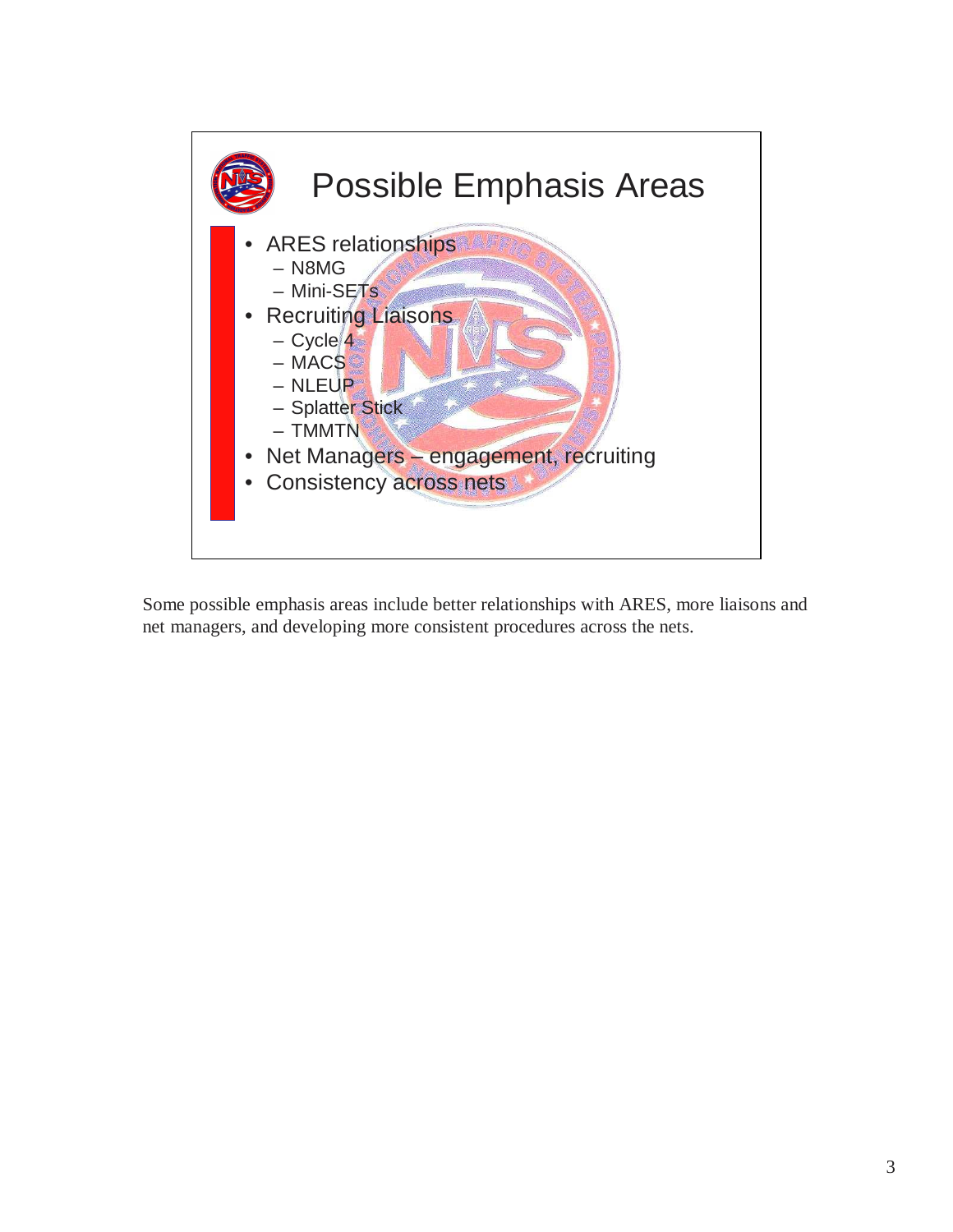

It would also be good to bet more consistent reporting, make the NTS more visible among the section's members, and clarify issues that are frequently questioned.

As the packet network gets developed, we need to understand how it will integrate with NTS. WB8TKL and his team are working hard to build out the technical infrastructure, but we will also need to build out the people infrastructure.

And of course, wherever you turn, people are asking for training.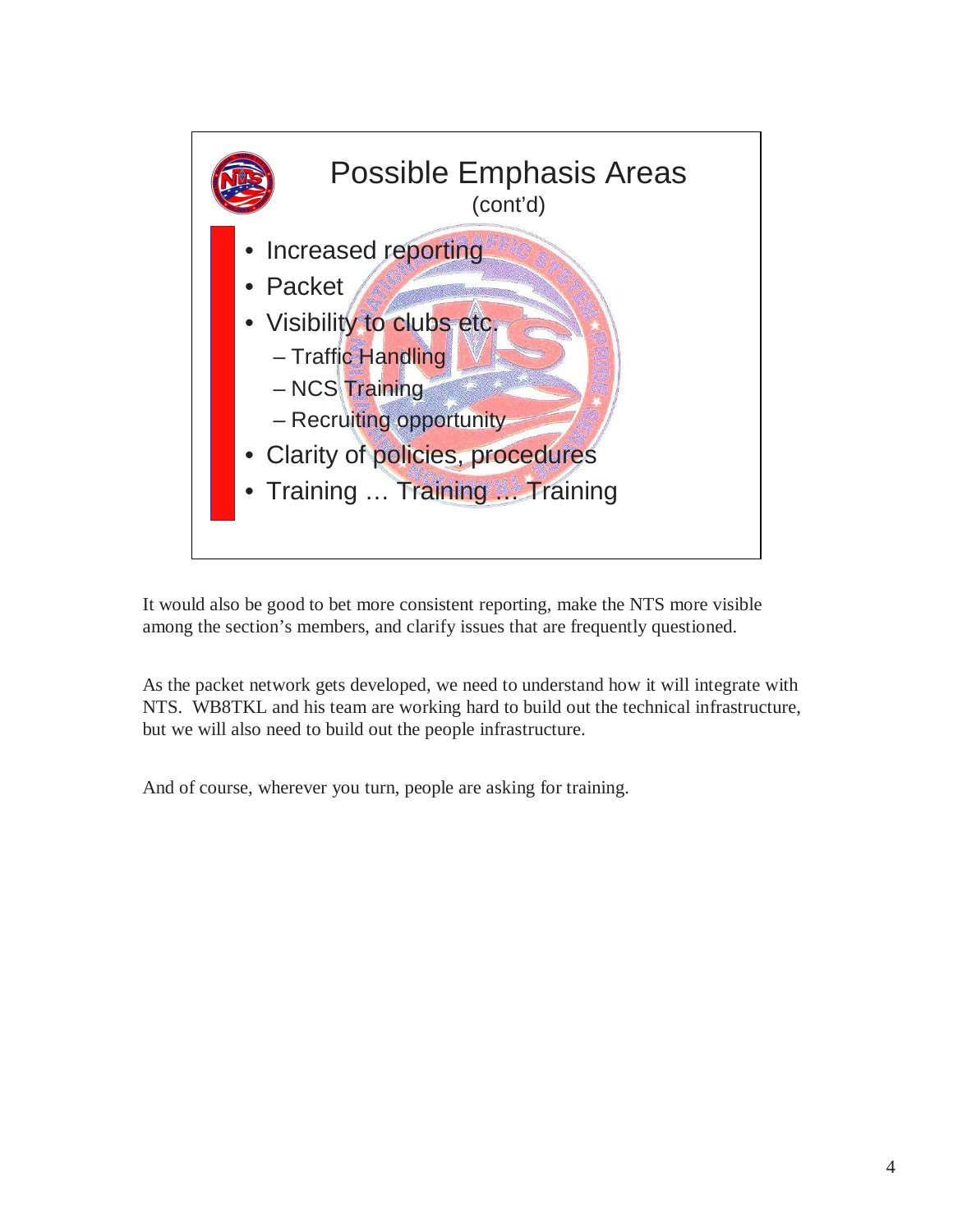